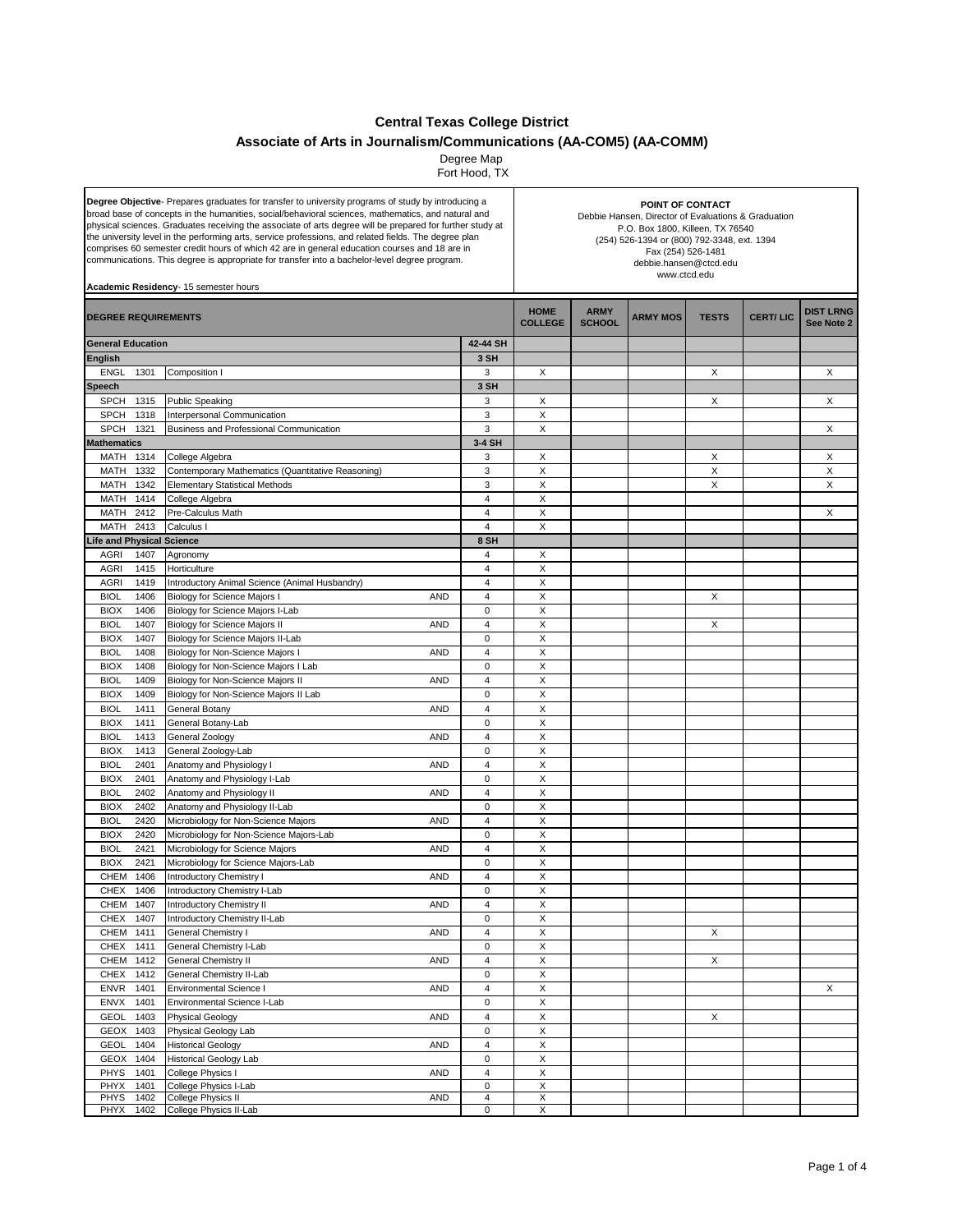| <b>PHYS</b><br>1403               | <b>Stars and Galaxies</b><br><b>AND</b>         | 4            | X                         |             |             | X           |
|-----------------------------------|-------------------------------------------------|--------------|---------------------------|-------------|-------------|-------------|
| PHYX<br>1403                      | Stars and Galaxies - Lab                        | 0            | X                         |             |             | X           |
|                                   |                                                 |              |                           |             |             |             |
| <b>PHYS</b><br>1404               | Solar System<br><b>AND</b>                      | 4            | X                         |             |             | X           |
| PHYX<br>1404                      | Solar System - Lab                              | 0            | X                         |             |             | $\mathsf X$ |
| PHYS<br>1415                      | Physical Science I<br><b>AND</b>                | 4            | X                         |             | X           |             |
| PHYX<br>1415                      | Physical Science I-Lab                          | 0            | X                         |             |             |             |
| PHYS<br>2425                      | University Physics I<br><b>AND</b>              | 4            | X                         |             |             |             |
|                                   |                                                 | 0            |                           |             |             |             |
| PHYX<br>2425                      | University Physics I-Lab                        |              | X                         |             |             |             |
| PHYS<br>2426                      | University Physics II<br><b>AND</b>             | 4            | X                         |             |             |             |
| PHYX<br>2426                      | University Physics II-Lab                       | 0            | X                         |             |             |             |
| <b>Creative Arts</b>              |                                                 | 3 SH         |                           |             |             |             |
| <b>ARTS</b><br>1303               | Art History I                                   | 3            | X                         |             |             | X           |
|                                   |                                                 |              |                           |             |             |             |
| <b>ARTS</b><br>1304               | Art History II                                  | 3            | X                         |             |             | X           |
| <b>DRAM</b><br>1310               | Introduction to Theater                         | 3            | X                         |             |             |             |
| <b>DRAM</b><br>2366               | Introduction to Cinema                          | 3            | X                         |             |             |             |
| <b>HUMA</b><br>1315               | Fine Arts Appreciation                          | 3            | X                         |             |             |             |
|                                   |                                                 |              |                           |             |             |             |
|                                   | anguage, Philosophy, and Culture                | 3-4 SH       |                           |             |             |             |
| ANTH<br>2351                      | <b>Cultural Anthropology</b>                    | 3            | X                         |             |             | X           |
| <b>DRAM</b><br>2361               | History of Theatre I                            | 3            | X                         |             |             |             |
| <b>DRAM</b><br>2362               | History of Theatre II                           | 3            | X                         |             |             |             |
|                                   |                                                 |              |                           |             |             |             |
| <b>ENGL</b><br>2322               | <b>British Literature I</b>                     | 3            | X                         |             | X           | X           |
| <b>ENGL</b><br>2323               | <b>British Literature II</b>                    | 3            | $\boldsymbol{\mathsf{X}}$ |             | X           | Χ           |
| <b>ENGL</b><br>2327               | American Literature I                           | 3            | X                         |             | X           | X           |
| <b>ENGL</b><br>2328               | American Literature II                          | 3            | X                         |             | Χ           | Χ           |
| ENGL<br>2332                      | World Literature I                              | 3            | X                         |             |             | X           |
|                                   |                                                 |              |                           |             |             |             |
| <b>FREN</b><br>1411               | <b>Beginning French I</b>                       | 4            | $\boldsymbol{\mathsf{X}}$ |             | X           |             |
| <b>FREN</b><br>1412               | <b>Beginning French II</b>                      | 4            | X                         |             | X           |             |
| GERM<br>1411                      | Beginning German I                              | 4            | X                         |             | X           |             |
| GERM<br>1412                      | Beginning German II                             | 4            | X                         |             | X           |             |
|                                   |                                                 |              |                           |             |             |             |
| <b>MUSI</b><br>1306               | Music Appreciation                              | 3            | $\boldsymbol{\mathsf{X}}$ |             |             |             |
| <b>MUSI</b><br>1307               | Music Literature                                | 3            | X                         |             |             |             |
| PHIL<br>1301                      | Introduction to Philosophy                      | 3            | X                         |             |             | X           |
| PHIL<br>1304                      | Introduction to World Religions                 | 3            | X                         |             | X           | X           |
|                                   |                                                 |              |                           |             |             |             |
| PHIL<br>2306                      | Introduction to Ethics                          | 3            | $\mathsf X$               |             | X           | Χ           |
| PHIL<br>2307                      | Introduction to Social and Political Philosophy | 3            | X                         |             |             | X           |
|                                   |                                                 | 3            | $\mathsf X$               |             |             | Χ           |
| PHIL<br>2321                      | Philosophy of Religion                          |              |                           |             |             |             |
|                                   |                                                 |              |                           |             |             |             |
| <b>RUSS</b><br>1411               | Beginning Russian I                             | 4            | X                         | X           |             | X           |
| <b>RUSS</b><br>1412               | Beginning Russian II                            | 4            | $\mathsf X$               | $\mathsf X$ |             | X           |
| SPAN<br>1411                      | Beginning Spanish I                             | 4            | X                         |             | X           |             |
| SPAN<br>1412                      | Beginning Spanish II                            | 4            | $\mathsf X$               |             | X           |             |
| <b>Social/Behavioral Science</b>  |                                                 | <b>15 SH</b> |                           |             |             |             |
|                                   |                                                 |              |                           |             |             |             |
| GOVT<br>2305                      | <b>Federal Government</b>                       | 3            | X                         |             | X           | X           |
| GOVT<br>2306                      | <b>Texas Government</b>                         | 3            | $\boldsymbol{\mathsf{X}}$ |             | X           | X           |
| <b>HIST</b><br>1301               | United States History I                         | 3            | X                         |             | X           | X           |
| <b>HIST</b><br>1302               | United States History II                        | 3            | X                         |             | X           | X           |
|                                   |                                                 |              |                           |             |             |             |
| And one of the following courses: |                                                 |              |                           |             |             |             |
| <b>AGRI</b><br>2317               | Introduction to Agriculture Economics           | 3            | X                         |             |             | X           |
| <b>ECON</b><br>2301               | Principles of Macroeconomics                    | 3            | X                         |             | X           | Χ           |
| <b>ECON</b><br>2302               | Principles of Microeconomics                    | 3            | X                         |             | X           | Χ           |
| GEOG 1301                         |                                                 | 3            | X                         |             |             | X           |
|                                   | Physical Geography                              |              |                           |             |             |             |
| GEOG 1302                         | Cultural Geography                              | 3            | X                         |             | X           | X           |
| GEOG 1303                         | World Regional Geography                        | 3            | X                         |             |             | X           |
| GOVT<br>2304                      | Introduction to Political Science               | 3            | X                         |             |             |             |
| <b>HIST</b><br>2301               | <b>Texas History</b>                            | 3            | $\mathsf X$               |             |             | X           |
|                                   |                                                 |              |                           |             |             |             |
| <b>HIST</b><br>2311               | Western Civilization I                          | 3            | X                         |             | X           | X           |
| <b>HIST</b><br>2312               | Western Civilization II                         | 3            | $\mathsf X$               |             | $\mathsf X$ | X           |
| <b>HIST</b><br>2381               | African-American History                        | 3            | X                         |             |             | X           |
| <b>PSYC</b><br>2301               | General Psychology                              | 3            | $\mathsf X$               |             | X           | X           |
| <b>PSYC</b><br>2308               | Child Psychology                                | 3            | X                         |             | X           | X           |
|                                   |                                                 |              |                           |             |             |             |
| PSYC 2314                         | Life Span Growth and Development                | 3            | $\boldsymbol{\mathsf{X}}$ |             | X           | X           |
| <b>PSYC</b><br>2315               | Psychology of Adjustment                        | 3            | X                         |             |             | X           |
| <b>PSYC</b><br>2316               | Psychology of Personality                       | 3            | $\mathsf X$               |             |             | X           |
| 1301<br>SOCI                      | Introduction to Sociology                       | 3            | X                         |             | X           | X           |
|                                   |                                                 |              |                           |             |             |             |
| SOCI<br>1306                      | Social Problems                                 | 3            | $\mathsf X$               |             |             | X           |
| SOCI<br>2301                      | Marriage and the Family                         | 3            | X                         |             |             | X           |
| SOCI<br>2319                      | <b>Minority Studies</b>                         | 3            | $\mathsf X$               |             |             | X           |
| <b>Component Area Option</b>      |                                                 | 4 SH         |                           |             |             |             |
|                                   |                                                 |              |                           |             |             |             |
| <b>AGRI</b><br>1407               | Agronomy                                        | 3            |                           |             |             |             |
| 1415<br>AGRI                      | Horticulture                                    | 4            | X                         |             |             |             |
| <b>AGRI</b><br>1419               | Introductory Animal Science (Animal Husbandry)  | 4            | $\mathsf X$               |             |             |             |
| AGRI<br>2317                      | Introduction to Agriculture Economics           | 3            | X                         |             |             |             |
| ANTH<br>2351                      | Cultural Anthropology                           | 3            | X                         |             |             |             |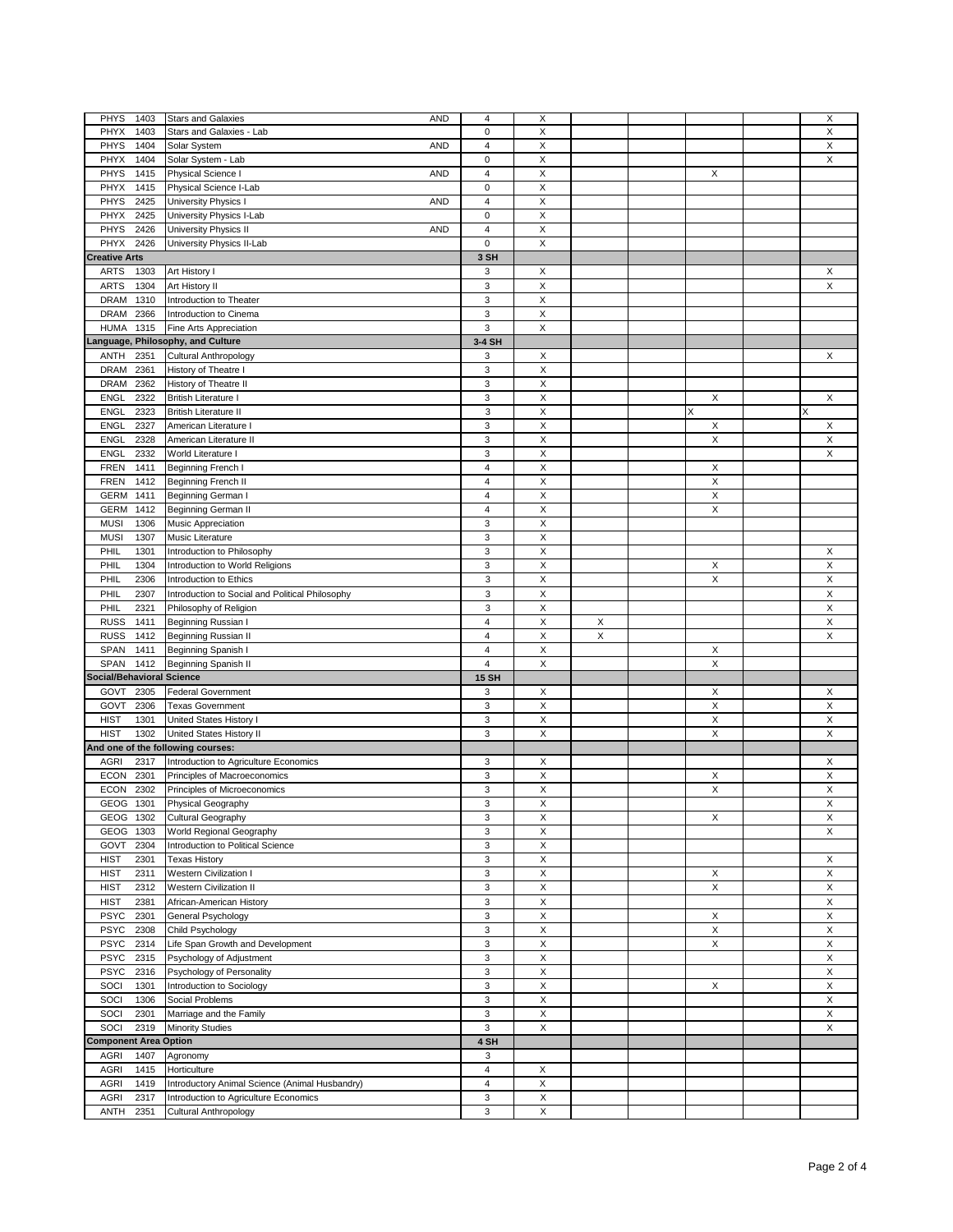| 3<br><b>ARTS</b><br>Art History I<br>X<br>1303<br>3<br>X<br>1304<br>Art History II<br><b>ARTS</b><br>3<br>X<br><b>BCIS</b><br>1305<br><b>Business Computer Applications</b> | X<br>Χ |
|-----------------------------------------------------------------------------------------------------------------------------------------------------------------------------|--------|
|                                                                                                                                                                             |        |
|                                                                                                                                                                             |        |
|                                                                                                                                                                             | X      |
| 4<br>X<br><b>BIOL</b><br>1406<br>Biology for Science Majors I<br>X<br>AND                                                                                                   |        |
| $\pmb{0}$<br>X<br><b>BIOX</b><br>1406<br>Biology for Science Majors I Lab                                                                                                   |        |
| 4<br>$\mathsf X$<br>X<br><b>BIOL</b><br>1407<br>Biology for Science Majors II<br><b>AND</b>                                                                                 |        |
|                                                                                                                                                                             |        |
| $\mathsf 0$<br>X<br><b>BIOX</b><br>1407<br>Biology for Science Majors II Lab                                                                                                |        |
| 4<br>$\mathsf X$<br><b>BIOL</b><br>1408<br>Biology for Non-Science Majors I<br><b>AND</b>                                                                                   |        |
| $\mathsf 0$<br>X<br><b>BIOX</b><br>1408<br>Biology for Non-Science Majors I Lab                                                                                             |        |
| 4<br>$\mathsf X$<br><b>BIOL</b><br>1409<br>Biology for Non-Science Majors II<br><b>AND</b>                                                                                  |        |
|                                                                                                                                                                             |        |
| 0<br>X<br><b>BIOX</b><br>1409<br>Biology for Non-Science Majors II Lab                                                                                                      |        |
| 4<br>$\mathsf X$<br><b>BIOL</b><br>1411<br><b>AND</b><br>General Botany                                                                                                     |        |
| 0<br>X<br><b>BIOX</b><br>1411<br>General Botany - Lab                                                                                                                       |        |
| 4<br>X<br><b>BIOL</b><br>1413<br>General Zoology<br><b>AND</b>                                                                                                              |        |
|                                                                                                                                                                             |        |
| General Zoology - Lab<br><b>BIOX</b><br>1413<br>0<br>X                                                                                                                      |        |
| 4<br>X<br><b>BIOL</b><br>2401<br>Anatomy and Physiology I<br><b>AND</b>                                                                                                     |        |
| <b>BIOX</b><br>2401<br>Anatomy and Physiology I Lab<br>0<br>X                                                                                                               |        |
| 4<br>X<br><b>BIOL</b><br>2402<br>Anatomy and Physiology II<br>AND                                                                                                           |        |
| <b>BIOX</b><br>2402<br>Anatomy and Physiology II Lab<br>0<br>X                                                                                                              |        |
|                                                                                                                                                                             |        |
| 4<br>X<br><b>BIOL</b><br>2420<br>Microbiology for Non-Science Majors<br><b>AND</b>                                                                                          |        |
| X<br><b>BIOX</b><br>2420<br>Microbiology for Non-Science Majors Lab<br>0                                                                                                    |        |
| 4<br>X<br><b>BIOL</b><br>2421<br>Microbiology for Science Majors<br>AND                                                                                                     |        |
| <b>BIOX</b><br>2421<br>Microbiology for Science Majors Lab<br>0<br>X                                                                                                        |        |
|                                                                                                                                                                             |        |
| 3<br>X<br><b>BUSI</b><br>1301<br><b>Business Principles</b>                                                                                                                 |        |
| CHEM<br>1406<br>Introductory Chemistry I<br><b>AND</b><br>4<br>X                                                                                                            |        |
| $\mathsf 0$<br>X<br><b>CHEX</b><br>1406<br>Introductory Chemistry I-Lab                                                                                                     |        |
| CHEM<br>1407<br>Introductory Chemistry II<br><b>AND</b><br>4<br>X                                                                                                           |        |
|                                                                                                                                                                             |        |
| $\pmb{0}$<br>X<br><b>CHEX</b><br>1407<br>Introductory Chemistry II-Lab                                                                                                      |        |
| CHEM<br>1411<br>General Chemistry I<br><b>AND</b><br>4<br>X<br>X                                                                                                            |        |
| 0<br>X<br><b>CHEX</b><br>1411<br>General Chemistry I-Lab                                                                                                                    |        |
| CHEM<br>1412<br><b>General Chemistry II</b><br><b>AND</b><br>4<br>X<br>X                                                                                                    |        |
|                                                                                                                                                                             |        |
| 0<br>X<br><b>CHEX</b><br>1412<br>General Chemistry II-Lab                                                                                                                   |        |
| COSC<br>1301<br>Introduction to Computing<br>3<br>X                                                                                                                         |        |
| 3<br>X<br><b>DRAM</b><br>1310<br>Introduction to Theater                                                                                                                    |        |
| X<br><b>DRAM</b><br>2361<br>History of Theatre I<br>3                                                                                                                       |        |
|                                                                                                                                                                             |        |
| 3<br>X<br><b>DRAM</b><br>2362<br>History of Theatre II                                                                                                                      |        |
| <b>DRAM</b><br>2366<br>Introduction to Cinema<br>3<br>X                                                                                                                     |        |
| 3<br>X<br><b>ECON</b><br>2301<br>Principles of Macroeconomics                                                                                                               |        |
| X<br><b>ECON</b><br>2302<br>Principles of Microeconomics<br>3                                                                                                               |        |
|                                                                                                                                                                             |        |
| 3<br>X<br><b>ENGL</b><br>1302<br>Composition II                                                                                                                             |        |
| 3<br>X<br><b>ENGL</b><br>2322<br><b>British Literature I</b>                                                                                                                |        |
| 3<br>X<br>X<br><b>ENGL</b><br>2323<br><b>British Literature II</b>                                                                                                          | Χ      |
| 3<br>X<br><b>ENGL</b><br>2327<br>American Literature                                                                                                                        |        |
|                                                                                                                                                                             |        |
| 3<br>X<br><b>ENGL</b><br>2328<br>American Literature II                                                                                                                     |        |
| 3<br>X<br><b>ENGL</b><br>2332<br>World Literature I                                                                                                                         |        |
| $\overline{\mathbf{4}}$<br>X<br><b>ENVR</b><br>1401<br><b>AND</b><br><b>Environmental Science I</b>                                                                         |        |
| X<br><b>ENVX</b><br>1401<br>Environmental Science I-Lab<br>0                                                                                                                | Χ      |
|                                                                                                                                                                             |        |
| Χ<br><b>FREN</b><br>1411<br>4<br>X<br>X<br>Beginning French I                                                                                                               | Χ<br>Χ |
| $\mathsf X$<br>X<br>X<br><b>FREN</b><br>1412<br>Beginning French II<br>4                                                                                                    | X<br>Χ |
| X<br>GEOG 1301<br>Physical Geography<br>3                                                                                                                                   | X      |
| 3<br>Χ<br>Cultural Geography<br>X<br>GEOG 1302                                                                                                                              | X      |
| 3<br>X<br>World Regional Geography                                                                                                                                          | X      |
| GEOG 1303                                                                                                                                                                   |        |
| <b>GEOL</b><br><b>Physical Geology</b><br>X<br>X<br>1403<br><b>AND</b><br>4                                                                                                 |        |
| X<br>GEOX<br>1403<br>Physical Geology Lab<br>0                                                                                                                              |        |
| <b>Historical Geology</b><br>X<br>GEOL<br>1404<br><b>AND</b><br>4                                                                                                           |        |
|                                                                                                                                                                             |        |
| X<br>GEOX<br>1404<br><b>Historical Geology Lab</b><br>0                                                                                                                     |        |
| Χ<br>GERM<br>1411<br>Beginning German I<br>4<br>X<br>Χ                                                                                                                      | Χ<br>X |
| $\mathsf X$<br>$\mathsf X$<br>X<br>4<br>GERM<br>1412<br>Beginning German II                                                                                                 | X<br>Χ |
| X<br>GOVT<br>2304<br>Introduction to Political Science<br>3                                                                                                                 |        |
| $\mathsf X$                                                                                                                                                                 |        |
| <b>HIST</b><br>3<br>2301<br><b>Texas History</b>                                                                                                                            | X      |
| <b>HIST</b><br>Western Civilization I<br>3<br>X<br>2311<br>X                                                                                                                | X      |
| $\mathsf X$<br>X<br>3<br><b>HIST</b><br>2312<br><b>Western Civilization II</b>                                                                                              | Χ      |
| <b>HIST</b><br>African-American History<br>3<br>X<br>2381                                                                                                                   | X      |
| $\mathsf X$                                                                                                                                                                 | X      |
| 3<br>X<br><b>HUMA</b><br>1315<br>Fine Arts Appreciation                                                                                                                     |        |
| MATH<br>1314<br>College Algebra<br>3<br>X                                                                                                                                   |        |
| $\mathsf X$<br>3<br>MATH<br>1332<br>Contemporary Mathematics (Quantitative Reasoning)<br>X                                                                                  | X      |
| <b>Elementary Statistical Methods</b><br>3<br>X<br>X<br>MATH<br>1342                                                                                                        | Χ      |
| X<br>MATH<br>1414<br>College Algebra<br>4                                                                                                                                   |        |
|                                                                                                                                                                             |        |
|                                                                                                                                                                             |        |
| Pre-Calculus Math<br>Χ<br>MATH<br>2412<br>4                                                                                                                                 | X      |
| $\boldsymbol{\mathsf{X}}$<br>Calculus I<br>MATH<br>2413<br>4                                                                                                                |        |